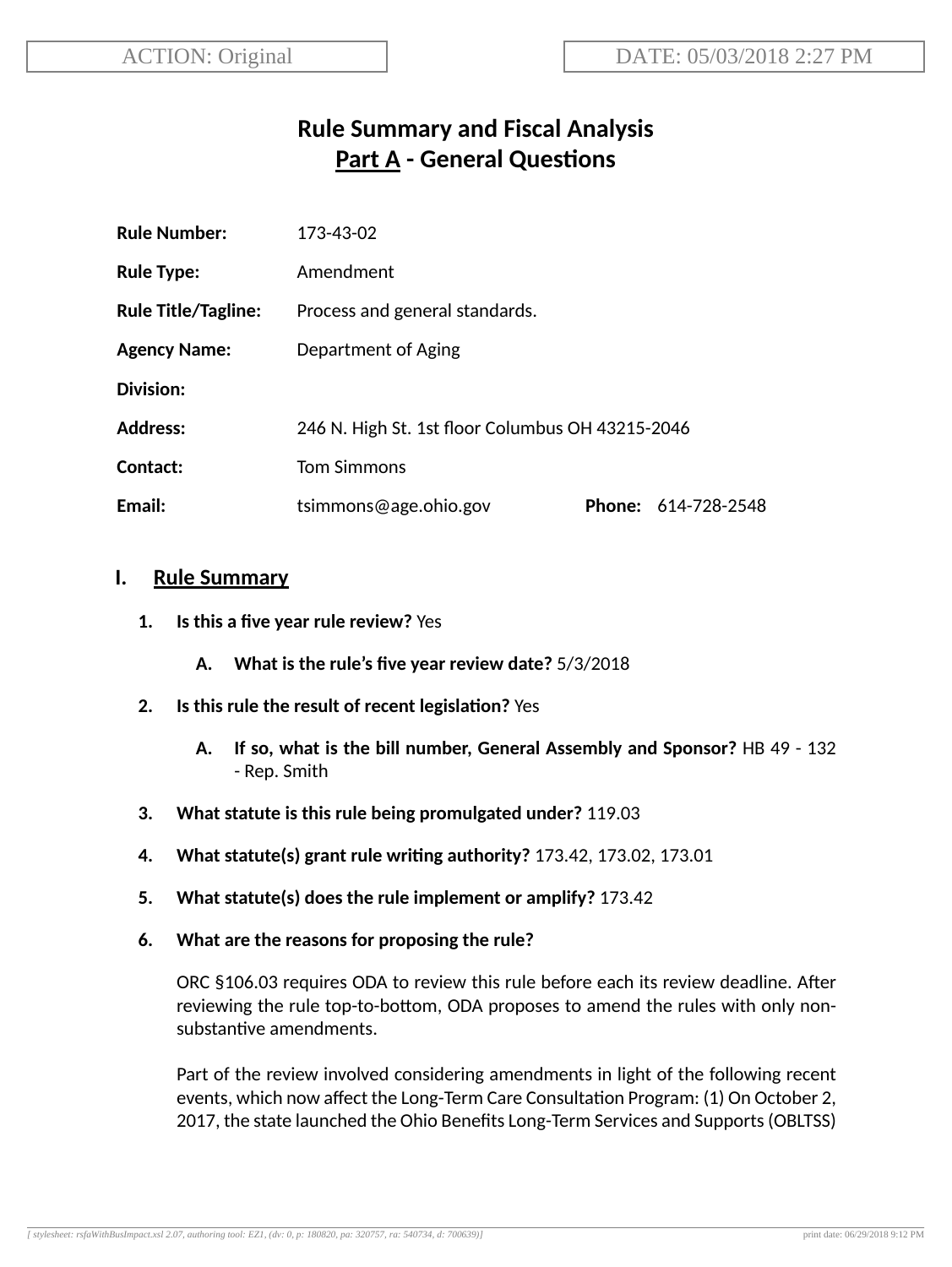Program, which is a new program with a similar mission to that of the Ohio Long-Term Care Consultation Program, and (2) HB49 amended the statutes authorizing Long-Term Care Consultation Program, but none of HB49's amendments require ODA to amend this rule. At this time, ODA believes it is wise to see how well OBLTSS works before determining if ODA's rules for the Long-Term Care Consultation Program require substantive amendments.

Please review the BIA for more information.

#### **7. Summarize the rule's content, and if this is an amended rule, also summarize the rule's changes.**

This rule regulates the process and general standards for providing long-term care consultations. It is the only rule in OAC Chapter 173-43 to directly regulate nursing facilities. It is subject to the Common-Sense Initiative (CSI).

ODA proposes to add "Long-term care consultation program:" to the beginning the title of each rule in OAC Chapter 173-43. This serves as a sort-of chapter title. It aids the public in finding one of the rules when googling for it because search engines may be better at searching for website content (e.g., The name of the rule in a link) rather than the content on a .pdf document on the other end of the link. Additionally, it aids the public in identifying any single rule as belonging to the Long-Term Care Consultation Program when viewed apart from OAC Chapter 173-43.

ODA proposes to delete the unnumbered introductory paragraph in this rule. It is unnecessary—especially after ODA's amendment to the rule's title.

- **8. Does the rule incorporate material by reference?** No
- **9. If the rule incorporates material by reference and the agency claims the material is exempt** pursuant to R.C. 121.71 to 121.76, please explain the basis for the exemption **and how an individual can find the referenced material.**

*Not Applicable*

**10. If revising or re-filing the rule, please indicate the changes made in the revised or refiled version of the rule.**

*Not Applicable*

## **II. Fiscal Analysis**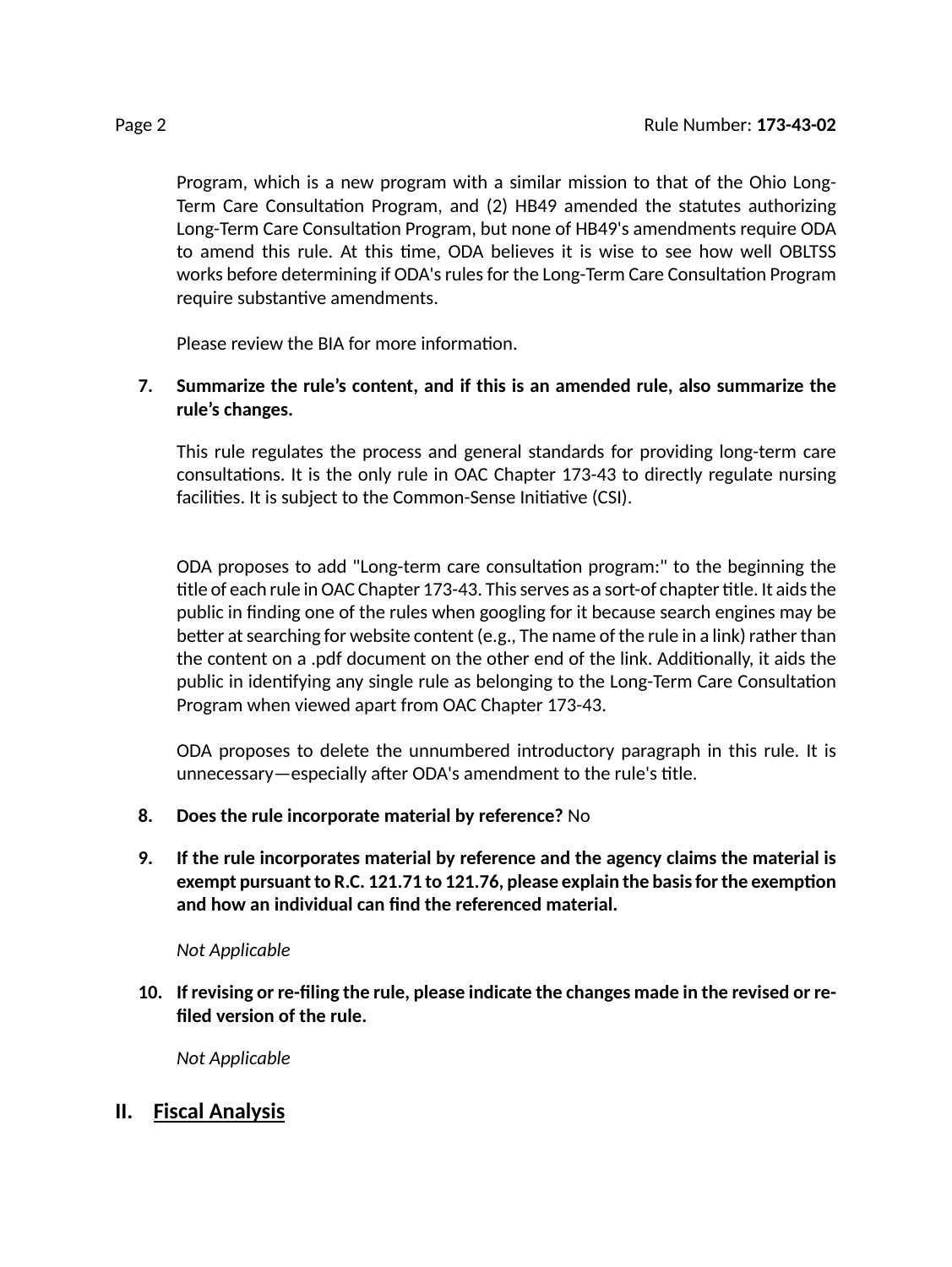**11. As a result of this proposed rule, please esmate the increase / decrease in revenues** *<u>or* **expenditures** affecting this agency, or the state generally, in the current biennium</u> **or future years. If the proposed rule is likely to have a different fiscal effect in future years, please describe the expected difference and operation.** 

This will have no impact on revenues or expenditures.

\$0.00

ODA's proposed amendments to this rule would have no effect upon the biennial budget the Ohio General Assembly established for ODA.

### **12. What are the esmated costs of compliance for all persons and/or organizaons directly affected by the rule?**

DIRECT IMPACT: This rule requires nursing facilities to do the following: A. Only admit as a resident an individual who has been offered a consultation, as required by ORC §173.42(K).

B. For individuals who have entered the nursing facility, but who have not yet been admitted as residents, the nursing facility shall determine if the individual is required to be offered a consultation, then, do either of the following:  $(1)$  Report information to the program administrator of residents who must be offered a consultation. Or, (2) Keep records when determining a resident is exempt from the requirement to be offered a consultation.

C. Allow consultants to enter the nursing facility to provide consultations, as required to do by ORC §173.42(M).

INDIRECT IMPACT: By nature, the consultations inform individuals of home and community-based options available to them. The consultations do not, in themselves, have any adverse impact upon nursing facilities. However, the decision of an informed individual on whether he or she wants to receive care in a home and community-based setting or an institutional setting would have a direct impact upon a nursing facility any time the individual chooses to receive home and community-based care instead of becoming a resident of the facility.

Please review the BIA for further information.

**13. Does the rule increase local government costs? (If yes, you must complete an RSFA Part B).** No